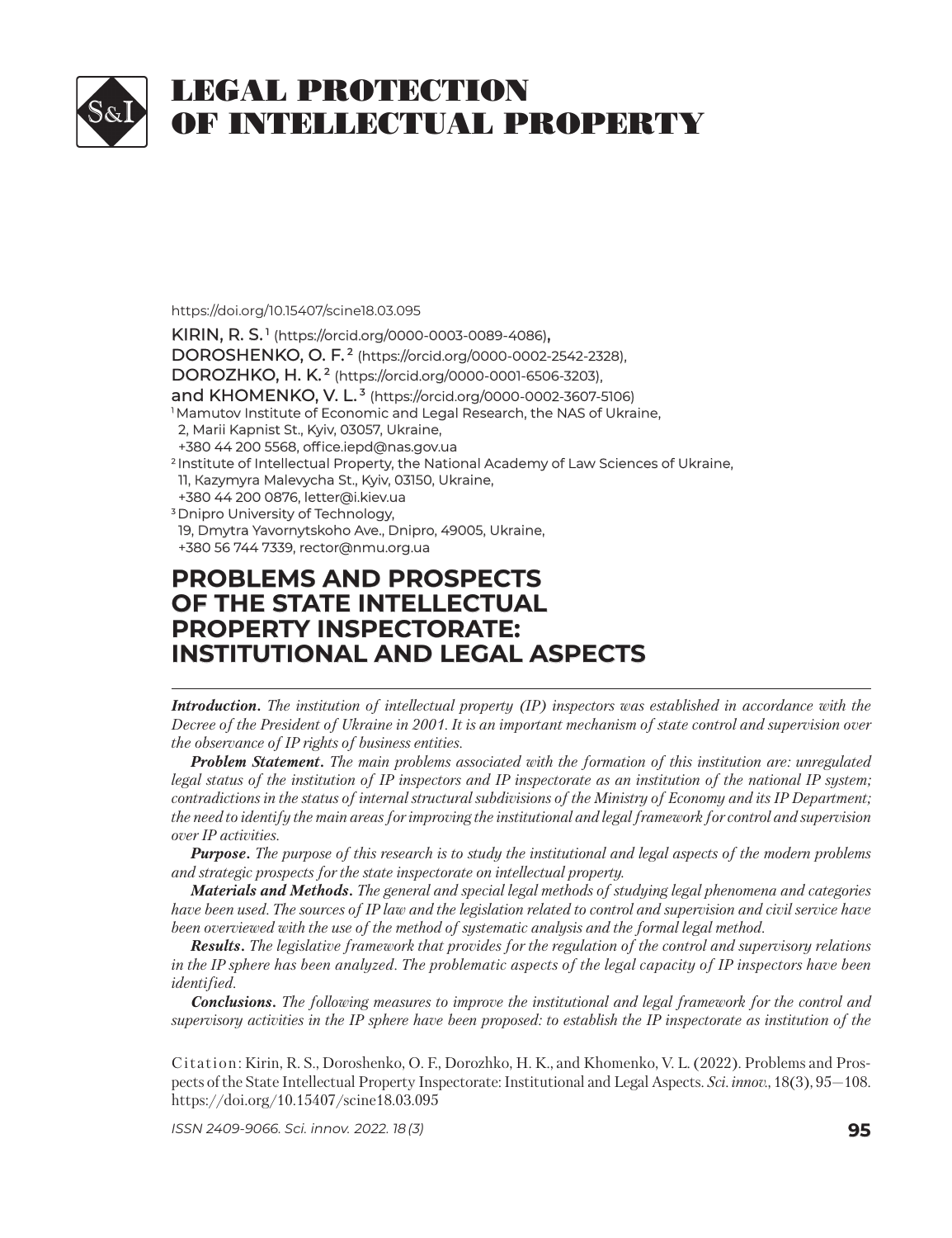*national IP system instead of restoring the institution of IP inspectors; to delegate the control and supervisory powers and to transfer staff of IP inspectors to the State Food and Consumer Service; to settle of the issue of exercising control and supervision over IP activities by the Ministry of Economy and the IP inspectors. The main areas for improving the institutional and legal framework for the control and supervision over IP activities have been determined.*

*K e y w o r d s : intellectual property, state inspectorate, copyright, and related rights.*

Aiming at ensuring the constitutional rights of citizens to protect intellectual property (hereinafter referred to as IP) and at establishing the favorable conditions for the creation of IP-objects and the development of the Ukrainian market of these objects, the President of Ukraine has charged the government with taking measures to establish the IP Inspectors Task Force within the State Department of Intellectual Property [1].

It should be noted that neither Resolution of the Cabinet of Ministers of Ukraine (hereinafter referred to as CMU) of 04.04.2000 No. 601 on the establishment of the above Department force nor the regulations for its activities (CMU Resolution of 20.06.2000 No. 997) contain any mentioning of IP inspectors. The only regulation in this area says that the Department is entitled to exercise control and to conduct inspections within its competence. Therefore, we may reasonably conclude that it is just Decree of April 27, 2001 No. 285/2001 [1] that gives grounds for the introduction of the position of IP-inspector in Ukraine.

The legal status of IP inspector was determined by the CMU a year later, but the problems associated with the establishment of this institution have still remain unsolved, which makes research in the field of IP protection an extremely important for Ukraine's innovation-driven development and the creation of competitive environment. In this aspect, the relationships in the course of the formation of institutional mechanisms to ensure government control over compliance with economic requirements of the legislation in the IP-sphere are among the top priorities to be studied.

In order to solve the legal problems related to the protection and use of IP objects, it is necessary, among other things, to raise the level of awareness of innovators in the field of legal protection of IP rights [2]. This scientific and legal issue is in a permanent focus of both legislators and researchers in various fields of knowledge: law, IP, public administration and so on.

In autumn 2017, the EU-Ukraine Association Agreement (hereinafter referred to as the Agreement) fully entered into force [3]. Almost 20 percent of its text deals with IP (Chapter 9. Intellectual Property), which demonstrates, on the one hand, the importance of this area for the current stage of society, and on the other hand, Ukraine's lag behind the advanced economies in terms of the regulation of the use of IP objects.

In October 2017, the government approved the Action Plan for the implementation of the Agreement [4], which contained more than 130 tasks on the reform of the IP sphere. In addition, in the summer of 2018, a temporary advisory body to the Cabinet of Ministers, the Intellectual Property Council, was established [5]. Among the notable results of its activities there is the initiation of efforts to restore the institute of IP inspectors, which certainly raises the effectiveness of legal regulation of the control and supervisory relations in the IP sphere that directly depends on the existing system and powers of the subjects of government regulation, who are an institutional component of the mechanism of legal regulation of the complex of these relations.

Thus, the relevance of the chosen topic is based on the importance of institutional formalization of the subjects of control and supervision in the IP sphere, insofar as they act as a specific legal form of management and as an organizational and legal means of ensuring the legality of such activities.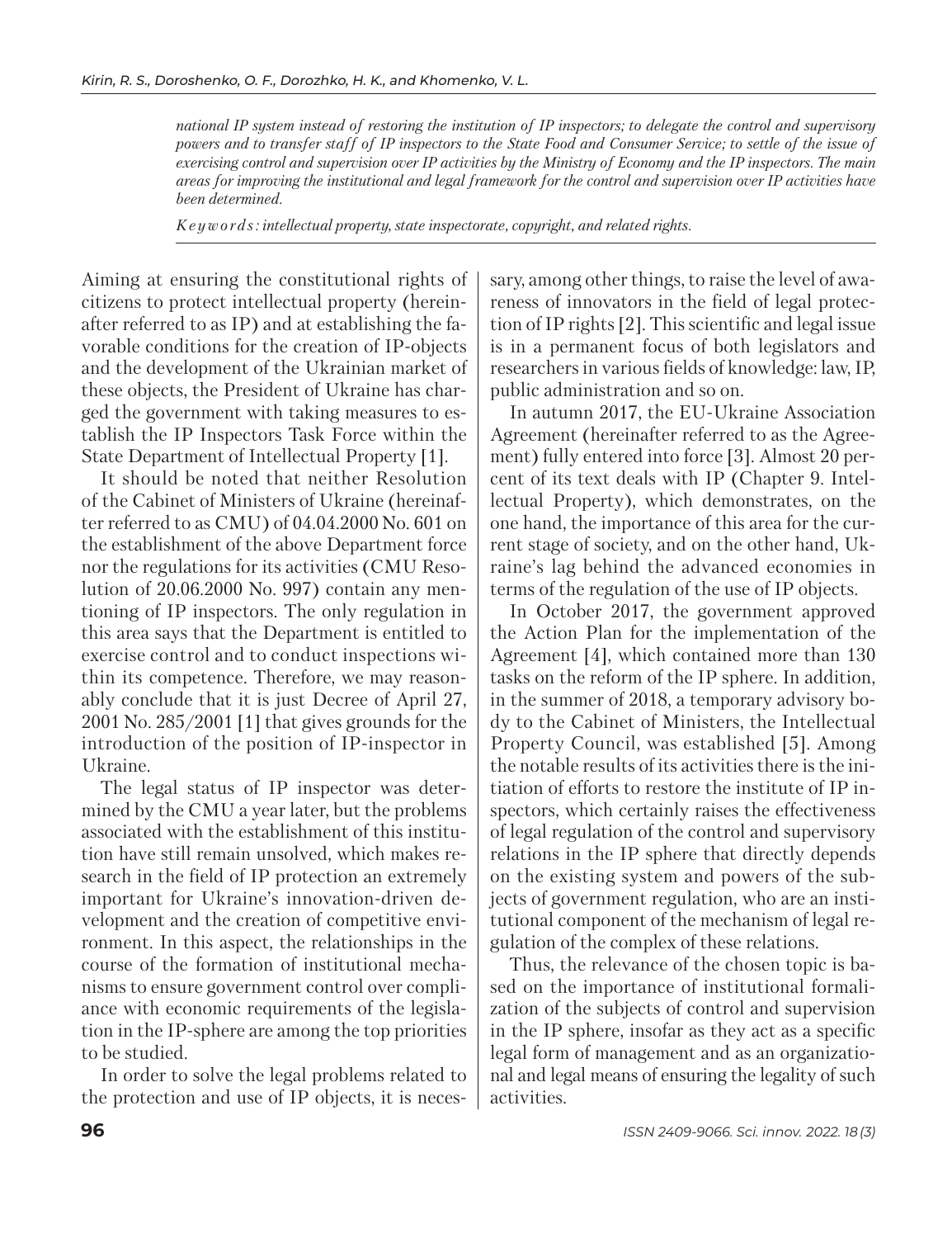Among the Ukrainian researchers who have touched upon the problems of inspection support of the IP-sphere, there are as follows:

- А.G. Pyshna who has considered, among other things, the peculiarities of inspections by IP inspectors of the State Intellectual Property Service [6];
- О.V. Kulchytska who has studied the organizational and legal principles of government control in the field of protection of IP-law objects [7];
- $\bullet$  L.V. Zinych who has considered the problematic issues of the operation of the institution of IP inspectors [8];
- А.В. Khridochkin who within the framework of his doctoral dissertation, has found out that the subject of public administration in the field of intellectual property of sectoral competence in Ukraine is the Ministry of Economic Development and Trade of Ukraine with its relevant department and officials, i.e. IP inspectors [9, 14, 22];
- O.P. Svitlychnyi who has described in his book the activities of IP inspectors in compliance with legislation in the field of intellectual property protection [10, 77—87];
- V.V. Shamrayev who has briefly considered the problematic issues of administrative and le gal status of IP inspector in Ukraine [11, 23— 26]; in a short paragraph of the practical manual he has presented an idea of the institution of IP inspectors [12, 200—201];
- Some provisions that characterize the IP-inspector as a subject of administrative process, have been included in collective research [13, 66—75].

Therefore, it is obvious that such attention to the legal status of IP-inspector testifies to the great importance of this area of research. At the same time, the existing publications give grounds for concluding that there is a sufficient room for further research in the sphere of institutional and legal support of control and supervision activities in the IP sphere.

The purpose of this research is to study the institutional and legal aspects of current problems and strategic prospects of the State Inspectorate for Intellectual Property.

To this end, there are the following objectives: to analyze the regulatory framework that provides for the regulation of control and supervisory relations in the IP sphere; to identify the problematic issues related to the legal capacity (standing) of IP-inspector; and to formulate proposals for improving the institutional and legal support of control and supervision activities in the IP sphere. The sequence of the study is determined by the logic of the above objectives, the structure and content of the requirements of applicable IP legislation, as well as by the practice of its application.

#### **The formation of a system of legal acts on the regulation of control and supervisory relations in the IP-sphere**

The regulative and legal framework for the adoption of the government resolution determining the legal status of IP-inspector [14] includes: 1) the Laws of Ukraine on the Peculiarities of the Government Regulation of Economic Entities Related to the Production, Export, and Import of Disks for Laser Reading Systems[15] (hereinafter referred to as the OD Law) and on Copyright and Related Rights [16] (hereinafter referred to as the Copyright Law); 2) Decrees of the President of Ukraine dated 30.01.2002 No. 85/2002 and dated 27.04.2001 No. 285/2001 [1].

By the last one the President of Ukraine charged the Cabinet of Ministers with taking measures in accordance with the established procedure, including to found special units for combatting IP offenses within the Ministry of Internal Affairs of Ukraine and the Security Service of Ukraine and a task force of IP inspectors within the State Intellectual Property Department. In addition, the government had to develop and to approve by August 1, 2001, a program for govern-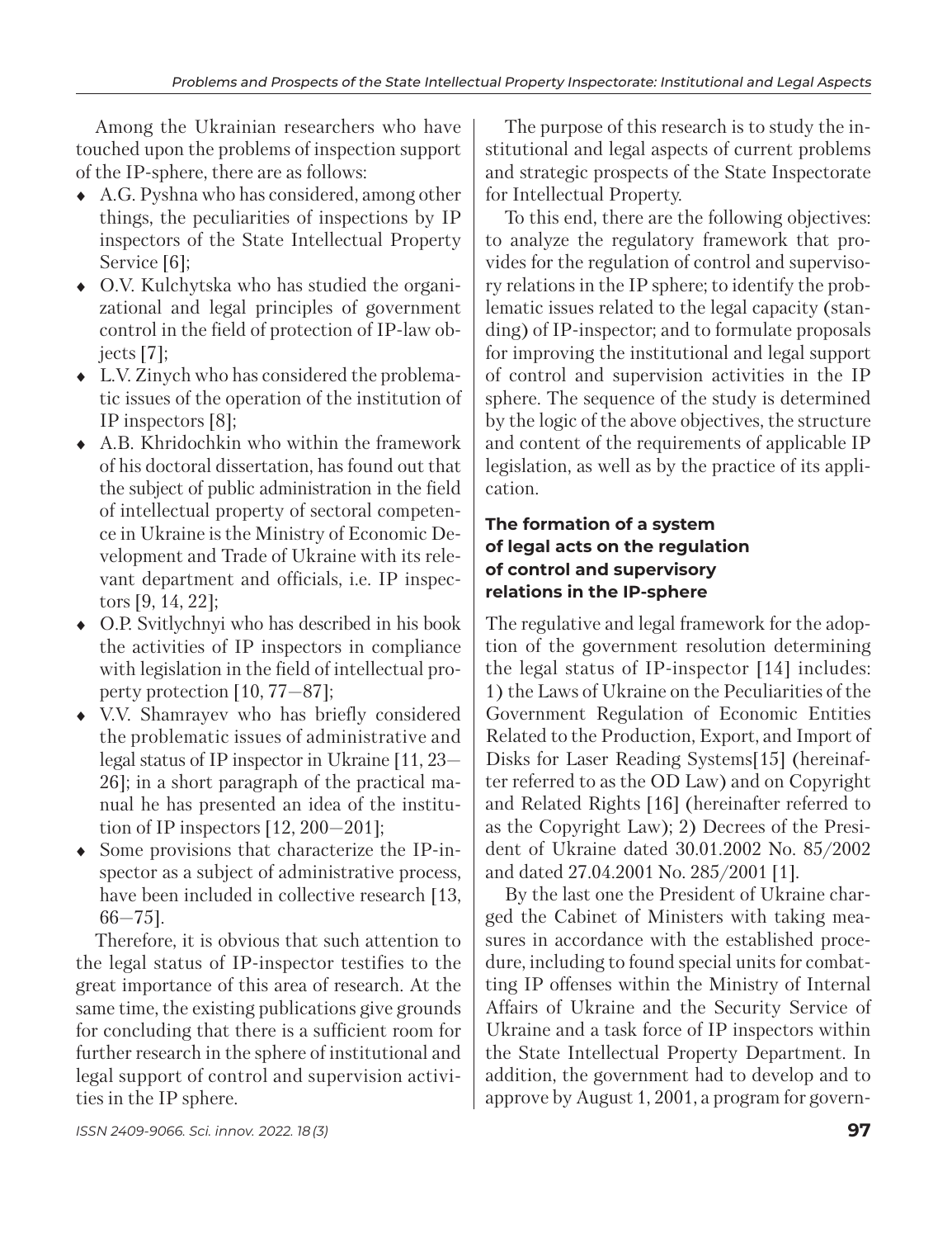ment support in the sphere of IP protection, which aimed at forming a civilized market for IP objects and at ensuring effective protection of rights to IP objects. However, the change of government that took place during this period resulted in a certain revision of plans for implementing the President's vision, as the adopted Concept for the Development of the National IP Legal Protection System [17] was prepared under the Partnership and Cooperation Agreement of 14.06.1994 and the Agreement on trade aspects of intellectual property rights [18], given the practice of implementing the applicable legislation.

It should be noted that the last concept, i.e. "national system of legal protection of IP" was disclosed neither in the IP-Concept-2002, nor in the legislation in force at the time. In addition, on May 17, 2002, the Cabinet of Ministers adopted Resolution on the Approval of the Regulations on the Intellectual Property Inspector of the State Intellectual Property Department [14], according to which the IP inspector was considered an official of the State Intellectual Property Department (SIPD) that was a government body of public administration operating within the Ministry of Education and Science of Ukraine (hereinafter referred to as MES) and subordinated to it.

As noted in the decision of the Board of the Ministry of Education and Science [19], in order to ensure control over compliance with the legislation in the IP sphere and to provide mechanisms for its implementation, a task force for supervision over compliance with the legislation in the IP sphere — the State Inspectorate for IP Sphere  $-$  was established within the SIPD. In addition, in the course of the implementation of Resolution of the Cabinet of Ministers of June 20, 2003 No. 37056, regional working groups which included, among others, IP inspectors were established.

However, at that time, the necessity to improve the OD Law [15], in particular, to revise it in terms of clarifying the powers of IP inspectors. Art. 6 of the applicable Law states that these powers, as well as the procedure for inspections shall be determined by the Cabinet of Ministers, i.e.by its resolution on IP inspectors [14].

With the liquidation of the SIPD (CMU Resolution of March 28, 2011 No. 346), by virtue of Resolution of December 9, 2010 No. 1085/2010, the State Intellectual Property Service (hereinafter referred to as the SIPS) was established. According to the regulations, it was a central government body (hereinafter referred to as CGB) whose activities were guided and coordinated by the Cabinet of Ministers through the Minister of Education and Science, and since the end of 2013 (Resolution of December 18, 2013 No. 689/2013), through the Minister of Economic Development and Trade of Ukraine [20], now in accordance with Resolution of the Cabinet of Ministers of 31.05.2021 No. 547, the Minister of Economy of Ukraine.

It should be noted that the legal status of SIPS was regulated by two regulations at once: the first was the above mentioned one, approved by Presidential Decree of 08.04.2011 No. 436/2011, and the second was approved by Resolution of the Cabinet of Ministers of 19.11.2014 No. 658. The latter establishes that the SIPS director (chairman) was entitled, among other things, to appoint and to dismiss IP inspectors with consent of the Minister of Economy, while the former does not mention this category of IP subjects at all. After the next CGB optimization, as a result of which the SIPS was eliminated [21], the tasks and functions related to implementing the government policy in the IP sphere were assigned to the Ministry of Economy [22].

According to applicable resolution [20], the Ministry of Economy is the main body in the CGB system, which ensures, inter alia, the formation and implementation of government IP policy. Among its main tasks there is the management of state property, in particular in the IP sphere. In addition, the Ministry of Economy, in accordance with the tasks assigned to it, shall take a set of measures for certain groups of relations, which can be classified as follows: 1) rule-making IP relations; 2) administrative IP relations; 3) inter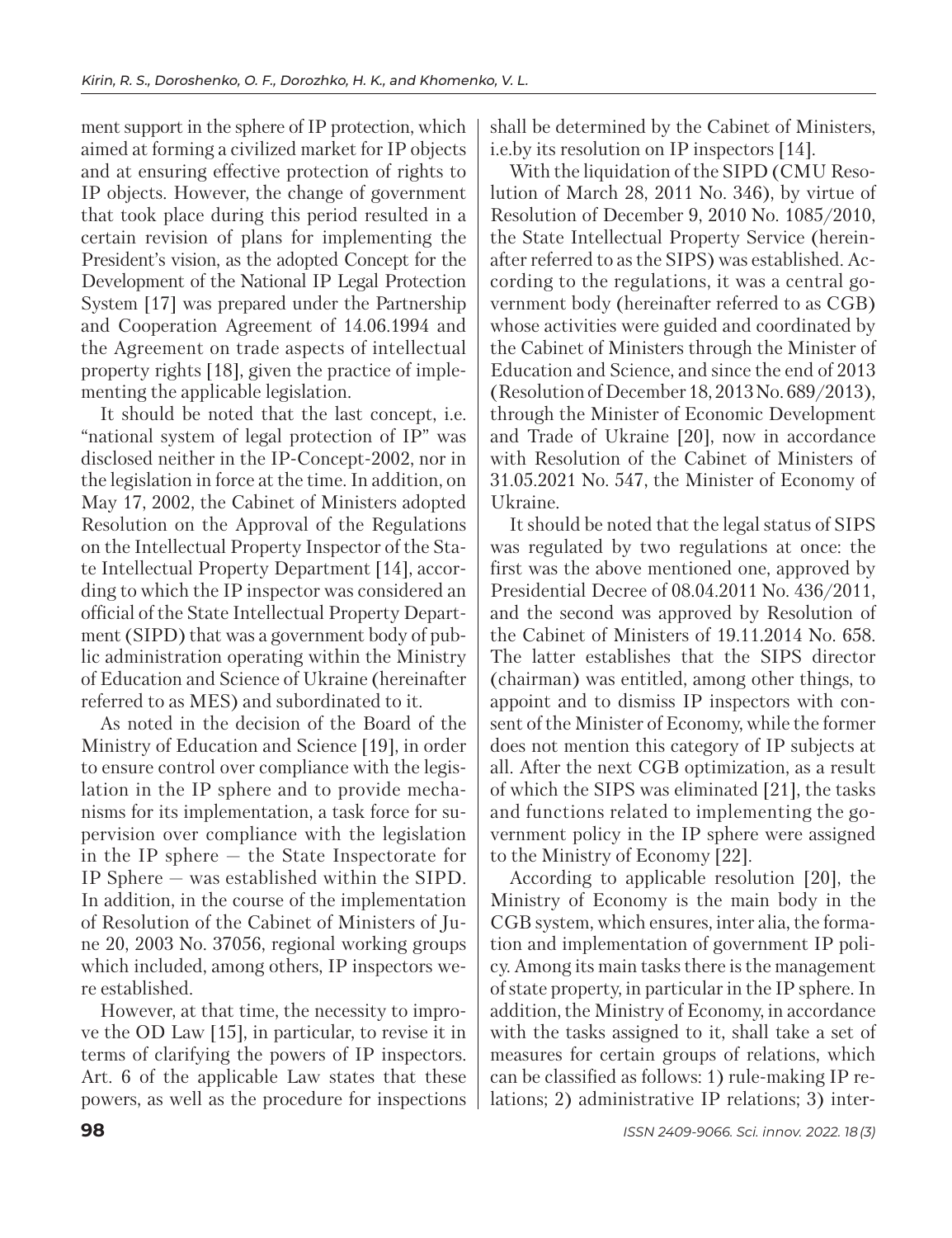national IP relations; 4) control and supervision IP relations; and 5) economic IP relations.

An important step towards the further formation of the system of regulations for control and supervisory relations in the IP-sphere was the adoption of IP-Concept-2016 [23]. It proposes the introduction of a two-tier structure of the state system of legal protection of intellectual property by creating a national intellectual property organization (NIPO) under the Ministry of Economy, given the best practices of advanced economies. IP-Concept-2016 is developed in accordance with the Action Program of the Cabinet of Ministers as approved by Resolution of the Verkhovna Rada of Ukraine of April 14, 2016 No. 1099-VIII, in order to implement paragraph 174 of the Action Plan of the Cabinet of Ministers of Ukraine for 2016 as approved by Resolution of the Cabinet of Ministers of 16 March 2016, No. 184. According to the government, this approach fully takes into consideration the world experience in formulating government policy in the IP sphere and allows creating an effective state system of legal protection of intellectual property in Ukraine and ensuring full, coherent, and effective operation of national innovation system. In particular, NIPO will be entrusted with one of the main tasks, the implementation of functions related to monitoring compliance with the law in the field of copyright and related (neighboring) rights. The action plan for the implementation of the IP-Concept-2016 was approved by Resolution of the Ca binet of Ministers of August 23, 2016 No. 632-r.

However, the amendments to some laws of Ukraine on the establishment of NIPO [24] do not mention control functions in the sphere of copyright and neighboring rights or in any other area of IP rights among its powers. At the same time, the NIPO functions have been assigned to the Ukrainian Institute of Intellectual Property state-owned enterprise (hereinafter referred to as *Ukrpatent*) [25]. In addition, the above-mentioned definition of "state IP legal protection system" has been included in several IP laws, albeit in a somewhat controversial formulation.

Finally, let us outline the bylaws that have a procedural nature and regulate the following areas: 1) the criteria for assessing the risk from doing business in the IP sphere [26]; 2) the procedures for the involvement of the State Regulatory Service and the Ministry of Economy in state supervision (control) [27]; 3) the unified form of the act [28]; 4) the instructions on documenting and recording administrative offenses [29].

Thus, the modern system of laws for the regulation of control and supervisory relations in the IP sphere is represented by: international legal acts and treaties; laws of Ukraine; decrees of the President of Ukraine, resolutions and orders of the Cabinet of Ministers of Ukraine; orders of the Ministry of Economy and the Ministry of Education and Science. The subject of their regulation are groups of IP relations concerning: the implementation of IP norms; software and conceptual development of the IP sphere; the establishment of the legal status of subjects; the implementation of control and supervision process, etc.

## **The issues related to legal capacity of IP-inspector**

Considering the legal capacity as it is defined in modern legal science — the ability of a person to act as a party to legal relations — we shall pay attention to its separate type — special industrial legal capacity as such that is associated with the ability to acquire rights and responsibilities in accordance with professional qualifications and official position. That is, in this case, it is a question of professional, official legal capacity of IP inspector, as a legal precondition for recognizing the person as the bearer of the corresponding legal status. The structure of this complex legal property includes legal capacity, legal capability, and delictual capacity.

As noted by V.V. Shamrayev, the administrative and legal status of IP inspector is an inseparable unity of responsibilities and rights of IP inspector in conjunction with its legal capacity, as well as administrative measures applied to him for improper performance of tasks in this area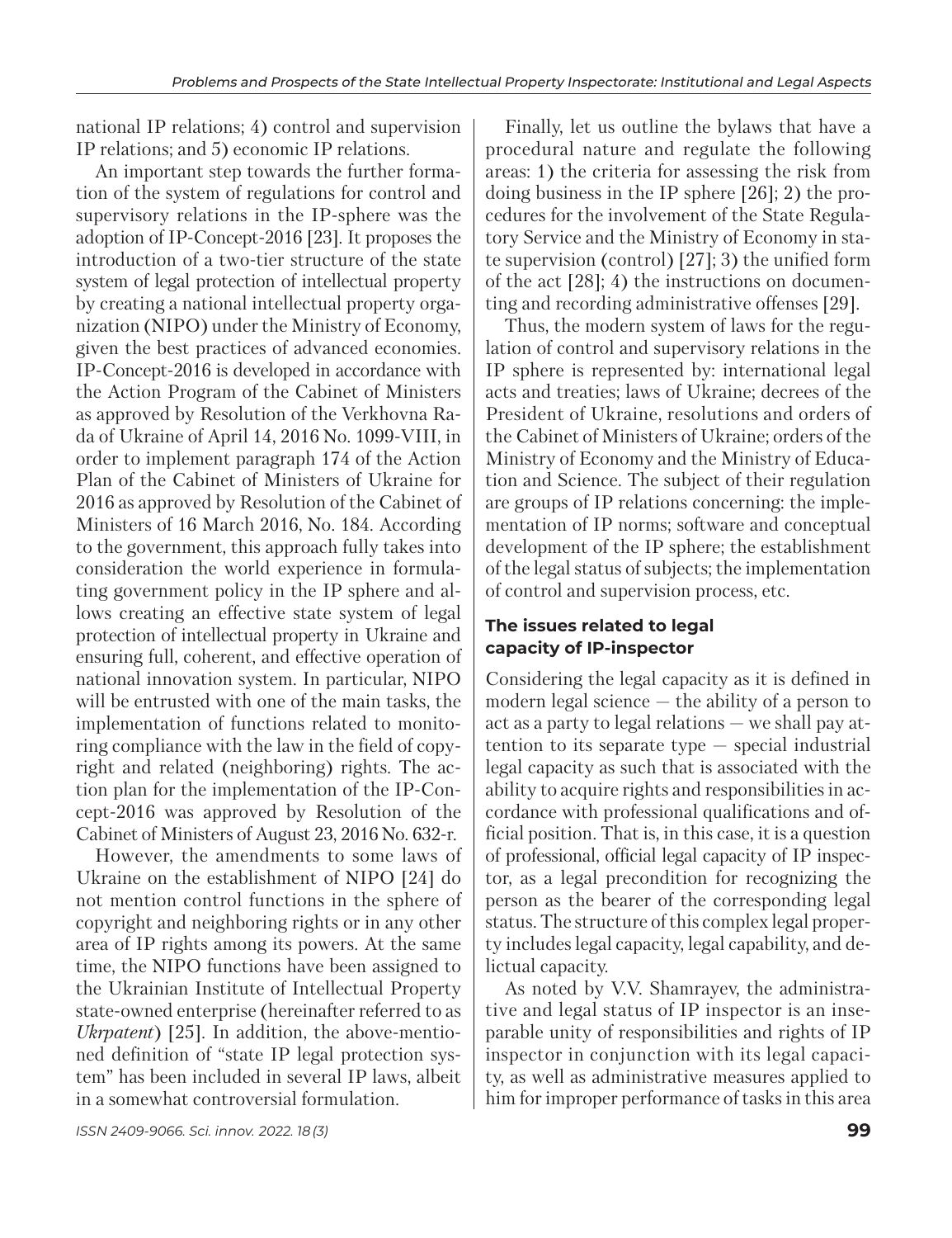(administrative liability and disciplinary responsibility of public administration officials) [11, 23— 26]. However, such a separation of legal capacity and delictual capacity seems unreasonable not only in relation to IP inspector, but also to any person in general.

Having classified the subjects of administrative and legal protection of IP rights in the field of R&D in Ukraine by the following criteria: 1) the scope of activities of the subjects; 2) the legal nature of the formation; 3) the areas of activity; and described the activities of such entities, L.V. Zolota mentions the IP inspector [30, 4, 10], although she does not refer it to the system of subjects of administrative and legal protection of IP rights (IPR) [30, 14].

E.V. Yurkova has classified and disclosed the competence of public administration entities in the field of IPR protection, improving, in her opinion, the provision that "the administrative and legal status of public administration in the field of IPR protection is a set of its responsibilities and rights, as established in order to protect IP rights, in combination with their legal capacity." At the same time, IP-inspectors are not referred to as the subjects [31, 4, 7]. In addition, it seems unreasonable to use in the above definition personal pronouns "its" and "their" in relation to the category of public administration.

O.M. Korotun has positioned the administrative and legal status of public administration in the field of intellectual property protection as a set of specific subjective rights and responsibilities that are implemented on the basis of legislation in specific forms and methods to ensure the interests of society and the state. Depending on the peculiarities of the administrative and legal status, the subjects (entities) of public administration in the field of intellectual property protection are divided into the law enforcement and the supervisory ones [32, 14]. This division has been formulated in more detail in the conclusions, namely, according to him, there are the law enforcement, the supervisory, and the judicial public administration entities [32, 22].

A.V. Khridochkin, while studying the peculiarities of the administrative and legal status of IP inspector, has stressed the need to continue administrative reform, including the further harmonization of special laws and bylaws regulating the activities of state inspectors, with the Presidential Decree of April 8, 2011 [33, 150].

Such a statement is not correct, because, firstly, the mentioned Decree that is invalidated by Decree of 20.06.2019 No. 419/2019, except for the mention that the said public service shall, in accordance with its tasks, supervise (exercise control) over the observance of the requirements of the IP legislation by business entities of all forms of ownership, in no way concerns the legal status of IP inspector.

Secondly, the author does not take into account the provisions of the Constitution of Ukraine on the subordination of bylaws to laws, which means the highest legal force of the latter, since all the bylaws are adopted on the basis of laws and their content shall not contradict them. Insofar as the President, in accordance with Part 3 of Art. 106 of the Constitution of Ukraine, on the basis of and in pursuance of the Constitution and laws of Ukraine, issues decrees and orders that are binding on the territory of Ukraine, in the case of conflict between norms of bylaw and law, the law shall prevail, as stated in the letter of the Ministry of Justice of Ukraine [34].

In the context of this research, it is appropriate to pay attention to the decision of the Administrative Court of Cassation under the Supreme Court of Ukraine, which contains extremely important provisions for understanding, the legal capacity of IP inspector, namely [35]: the IP inspector shall act on behalf of the CGB, not as an independent subject of power; the IP inspector cannot act as an independent defendant, as the appropriate defendant is the relevant body.

 According to V.V. Kulchytskyi, it is advisable to introduce a three-tier control system for a trial period (as a pilot project), which shall include customs bodies, market regulators and the judiciary [36, 93]. However, currently, with regard to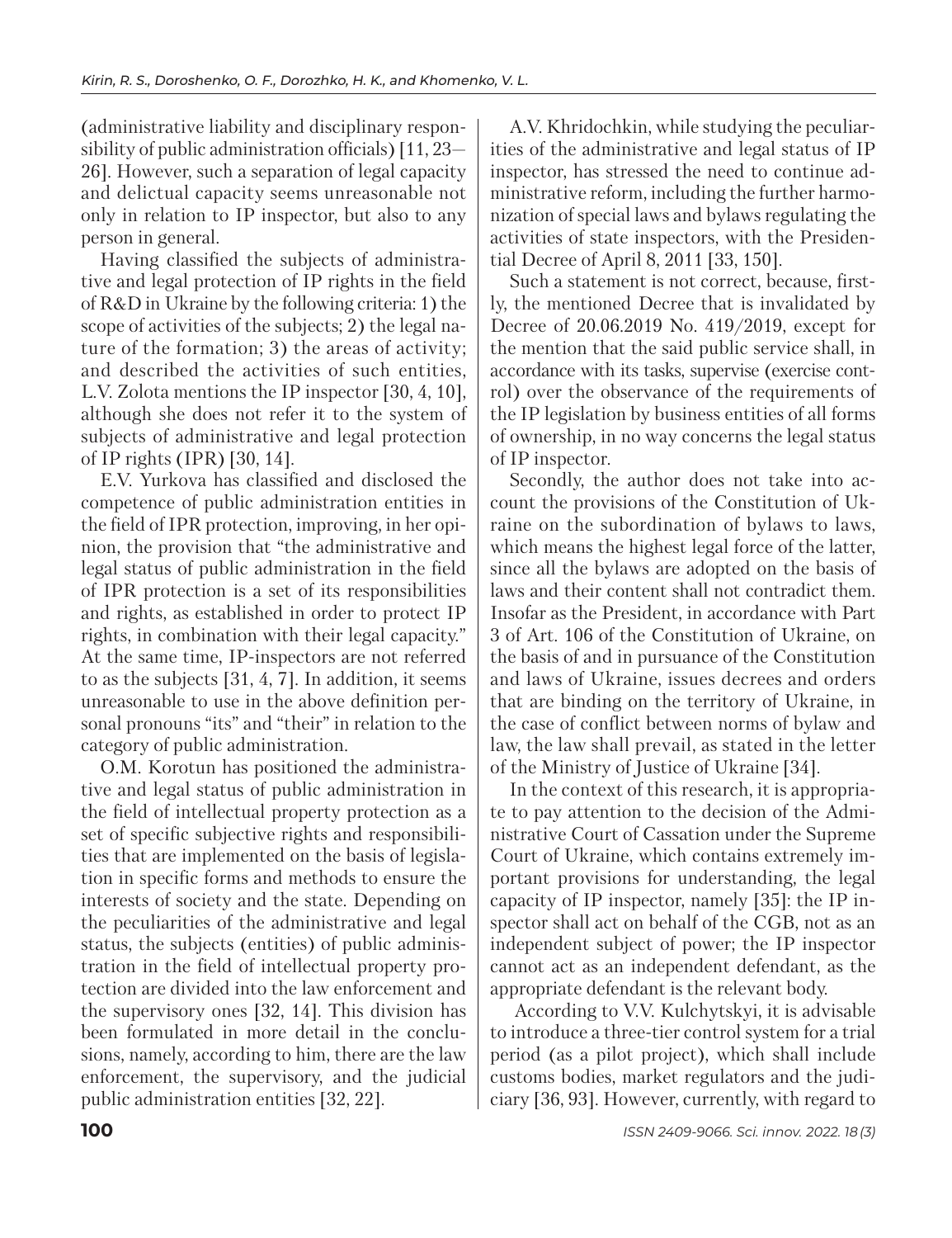the state market regulators, it is necessary to take into account the legislative requirement [37, Part 15 of Art. 23] according to which if as a result of inspection of products, signs of product falsification, breach of IP rights or other offense are detected, the prosecution for such falsification, breach or offence is beyond the competence of the market regulator.

The authors of monograph [38] have disclosed, among other things, the nature and legal nature of state regulation/control and identified ways to improve the organizational and legal framework of state regulation in the field of IP protection. However, in the dynamics of modern IP legislation, some results have lost their relevance.

 N.P. Kapitanenko has considered the types of state regulation in the IP sphere. She distinguishes the external and the internal regulation [39, 165]. At the same time, while stating that the direct state supervision over the compliance of economic entities with the requirements of the IP legislation for the use of IPR is assigned to IP inspectors [39, 171], the author does not indicate to which type of the regulation she refers "direct" state supervision," although, based on the logic of the analysis of these types of regulation, she probably means an interdepartmental (departmental) supervision.

The review of some scientific and practical results has shown the trichotomous nature of the legal capacity of IP inspector, in terms of its regulation by the control and supervision legislation (the Law of Ukraine on the Basic Principles of State Supervision (Control) in Economic Activity" [40], the institution of the economic and administrative law), on the one hand. And on the other hand, by the IP legislation (the institution of the civil law), in particular, by the Law of Ukraine on the Distribution of Copies of Audiovisual Works, Phonograms, Videograms, Computer Programs, and Databases [41, Art. 12], the OD Law (15, Art. 6] and the Copyright Law (the IP inspectors are mentioned in the law indirectly, through the function of the Ministry of Economy). Therefore, it can be stated that the composition of IP objects that fall under the supervision by IP inspectors is also limited. On the third hand, the legal capacity of IP inspector is regulated by the legislation on civil service (the Law of Ukraine on Civil Service, the institute of the constitutional and administrative law). That is, the trichotomy of IP inspector is disclosed in the unity and differentiation of its legal status as: 1) civil servant; 2) inspector; and 3) IP specialist.

 At the same time, the major legal acts that determine the legal status of IP inspector is regulation [14] that is a bylaw: 1) regulates the general principles for activities of IP-inspectors; 2) determines their main functions, rights, and responsibilities regarding the state supervision over the observance of the requirements of the IP legislation by economic entities in the process of using the objects of IP law; 3) governs the procedure for state IP regulation.

It should be noted that computer programs are a relatively new IP object that appeared in our lives and immediately started to play an important role in it. The formation of the legal protection of computer programs has been considered by us in  $[42]$ .

We should also pay attention to the fact that this government decree has been amended/modified several times in 2004—2019. Therefore, some researchers, due to inattention, have made erroneous conclusions. O. Barladian believes that the tasks, functions, and powers of the mentioned officials (IP inspectors) are regulated by Resolution of the Cabinet of Ministers of January 9, 2014 No. 674 [43, 101], although in fact, it is Resolution of the Cabinet of Ministers of May 17, 2002 No. 674 as revised on January 17, 2014 [14] (based on Resolution of the Cabinet of Ministers of December 18, 2013 No. 933 [44]).

Being an official of the Ministry of Economy, the IP inspector has the legal status of a civil servant, i.e. is endowed with the ability (opportunity) to have fundamental rights, to perform basic and additional duties, as well as to bear legal responsibility [45, Art. 7, 8, 62, 63, section VIII]. Although the general requirements for this ca-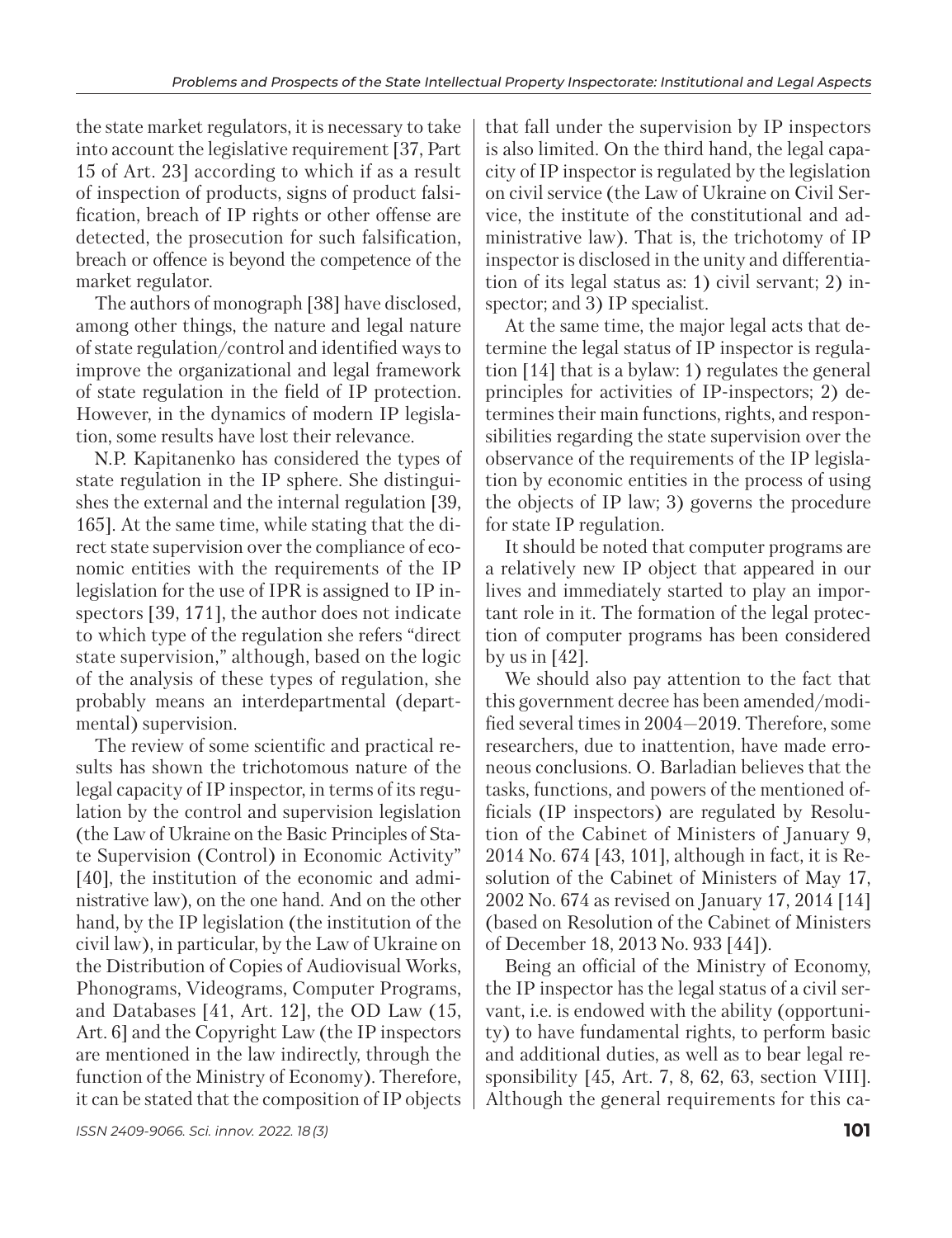tegory are considered unjustified, but currently they meet the norms of the law [45, 20], a significant disadvantage of this IP inspector bylaw is that it has no requirements for a person who applies for this position. The recruitment practice of the Ministry of Economy shows that, for example, the qualification requirements for the applicant [46] for chief specialist (category B) at the Division for State Supervision over Compliance with Intellectual Property Law under the Board for the Copyright and Related Rights of the Department for the Development of the IP Sphere as stated in the announcement for additional recruitment for the period of quarantine are at least surprising. While the general requirements for this category, although seem to be unjustified, but currently meet the requirements of the law [45, Art. 20] (at least, junior bachelor's or bachelor's degree at the discretion of the subject of appointment, and fluency in the national language), the special requirements for professional competence (that are determined by the subject of appointment, given the recommendations approved by the CGB responsible for developing and pursuing the government policy in the sphere of public service, now the National Agency of Ukraine for Civil Service Affairs) are missing at all (there are no requirements for the applicant's experience). This fact does not correspond to the job description as established by the subject of appointment [46].

Performing such duties by a person with the initial (short cycle) or the first (bachelor's) level of higher education, with no experience in the civil service, supervision or control, or in the IP sphere, in our opinion, is likely to be ineffective.

Special attention should be paid to the use of such terms as "legal capacity," "competence," and "legal status" in relation to IP inspector, the content of which is not always adequately reflected in the chosen interpretation. Therefore, based on the general theoretical provisions of jurisprudence, it is proposed to further consider the legal capacity of IP inspector as an element of its special legal status, as a set of subjective rights, legal responsibilities, and legitimate interests. The content of the legal status of the IP law subjects includes their purpose, tasks, functions, forms, methods, objectives, powers, and competence, i.e. out lines the issues that this entity are authorized to deal with.

## **Proposals to improve the institutional and legal framework for control and supervision activities in the IP sphere**

One of the central proposals for improving the institutional and legal framework for control and supervision in the IP sphere is that at the present stage of its development, which is focused on new content, quality, and scope of innovation and tech nology components, we shall consider the state IP inspectorate as an institution of the national IP system instead of discussing the institution of IP inspectors. In this case, we may justify this proposal as follows.

1. The Ministry of Economy delegated the control and supervision powers by assigning them to the main tasks of the IP Department [47]. There is no mention of IP inspectors in the regulation on the IP Department of the Ministry of Economy. In addition, the question of the defined limits of state supervision (control) over the observance of IP legislation by business entities within the scope of only the three above-mentioned laws remains open.

2. Two important legal provisions are noteworthy: a) the IP inspectors have the right to involve representatives of the regulatory bodies listed as the CGB responsible for measures in the field of the regulation of the production, export/import of disks for laser reading systems and matrixes (the list of CGBs, their powers and procedures are determined in accordance with the Constitution of Ukraine, by the OD Law and the Law of Ukraine on the Central Government Bodies) [48, Art. 6]; b) CGBs are established to perform certain functions of public policy, in the form of a service, agency, inspection, commission; one of the main CGB tasks is the implementation of state supervision (control); if most of the CGB func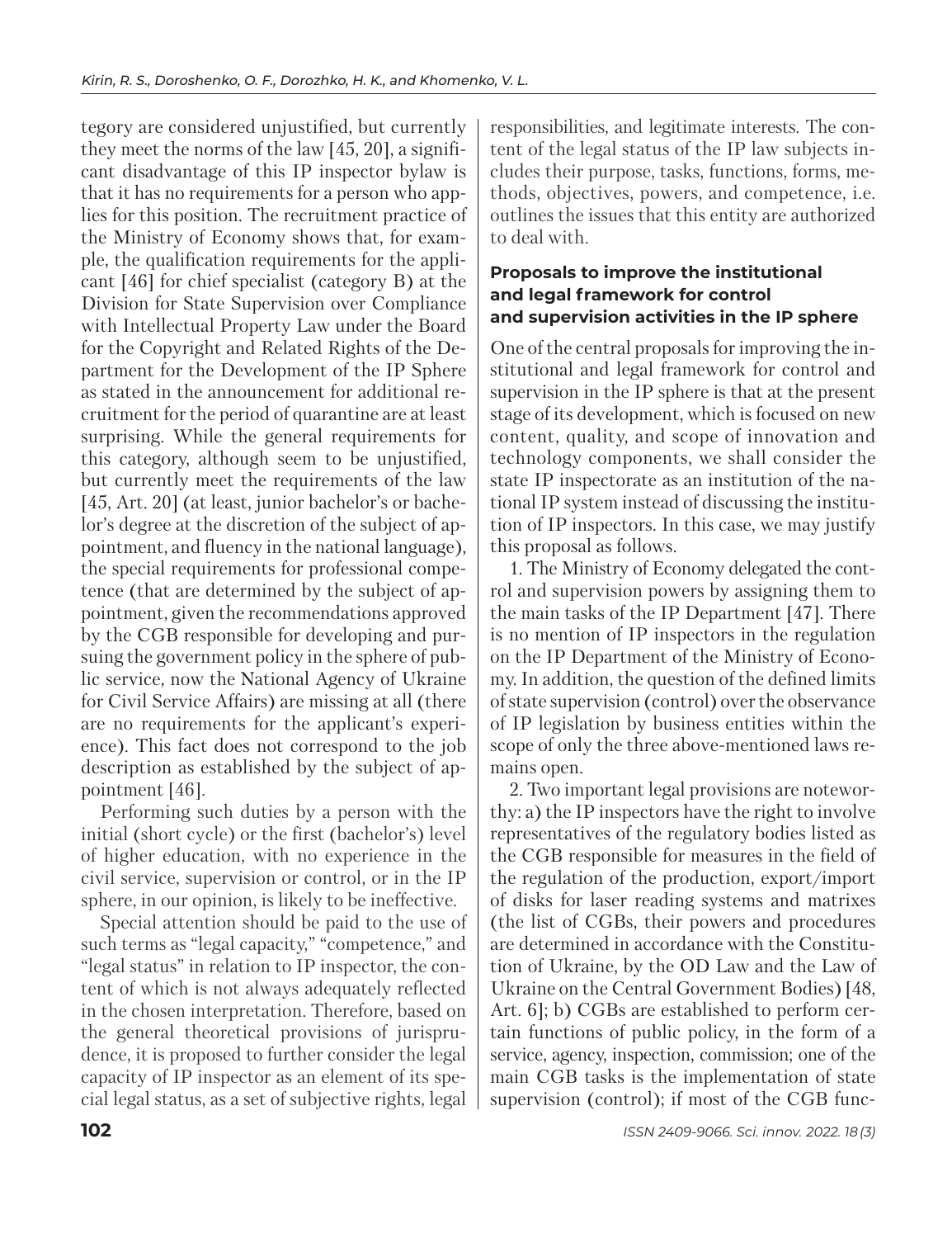tions are those related to control and supervision over compliance with applicable legislation by government bodies, self-governing bodies, their officials, legal entities and individuals, CGB is founded as an inspectorate [48, Art. 16.17].

3. Currently, there are five state inspectorates of Ukraine: the State Inspectorate for Cultural Heritage, Architecture and Urban Planning, the Environment Inspectorate, the State Inspectorate for Nuclear Regulation, and the State Inspectorate for Energy Supervision. At the same time, the Ministry of Economy (we pay attention to the official renaming of the Ministry [49]) has 4 CGBs: the State Export Control Service of Ukraine; the State Reserve Agency of Ukraine; the State Service of Ukraine for Food Safety and Consumer Protection (hereinafter referred to as the State Food and Consumer Service); the State Labor Service of Ukraine, which to some extent are endowed with control and supervisory functions.

In terms of its functional content, the State Food and Consumer Service is a hybrid CGB that has the powers of both service and inspectorate. This body was formed as a result of optimization of the CGB system [50], by reorganizing the State Veterinary and Phytosanitary Service and adding the State Inspectorate for Consumer Protection and the State Sanitary and Epidemiological Service to the State Food and Consumer Service that was being organized that time.

One more aspect that needs to be improved is the status of internal structural units of the Ministry of Economy and the IP Department. The latter has already been considered above as an IP institution of the Ministry of Economy, but its own structure needs further analysis. The fact is that according to the first version of Resolution of the Ministry of Economy, which approved the regulations for the structural units of the IP Department, it included, among others, the sector of state supervision over compliance with IP legislation [51].

The tasks of the sector included the implementation of state supervision (control) over compliance with the requirements of the three abovementioned IP laws by economic entities, regardless of ownership, as well as the organization of activities of IP inspectors to implement measures of state supervision (control) over compliance with the requirements of the IP legislation by economic entities, regardless of ownership, in the respective region. However, Resolution of the Ministry of Economy No. 2027 of 12.10.2020 invalidated the provision on the specified sector of state IP supervision. So, the question of control and supervision in the IP sphere and IP inspectors remained open.

This happened soon after the publication by USTR of Special Report 301 that was a deliverable of annual review of the status of the protection and ensuring of compliance with the IP requirements by U.S. trade partners all over the globe. According to this Report, Ukraine, in 2020, remained in the list of monitoring priorities. In the opinion of the American experts, the restoration of the institution of IP inspectors likely will help combatting online piracy [52, 58–59].

In addition, attention should be paid to the Resolution of the Ministry of Economy, which establishes the officials of the Ministry of Economy, who perform the powers of IP inspectors [53]. The list includes seven officials from the IP Department of the Ministry of Economy, which raises many questions:

First, such an interpretation of Regulation [14] that "the IP inspector shall be an official of the Ministry of Economy" by the IP Department is rather doubtful, while in the Resolution of the Ministry of Economy it looks like "the official of the Ministry of Economy shall be an IP inspector." In our opinion, this norm should be interpreted as follows: the person who has successfully passed the selection (competition) for the position of IP inspector, been appointed to this position by the State Secretary of the Ministry of Economy by respective administrative document, with a notice of the employment contract signed given to the tax administration, and sworn an oath of civil servant (legal fact) becomes an official of the Ministry of Economy.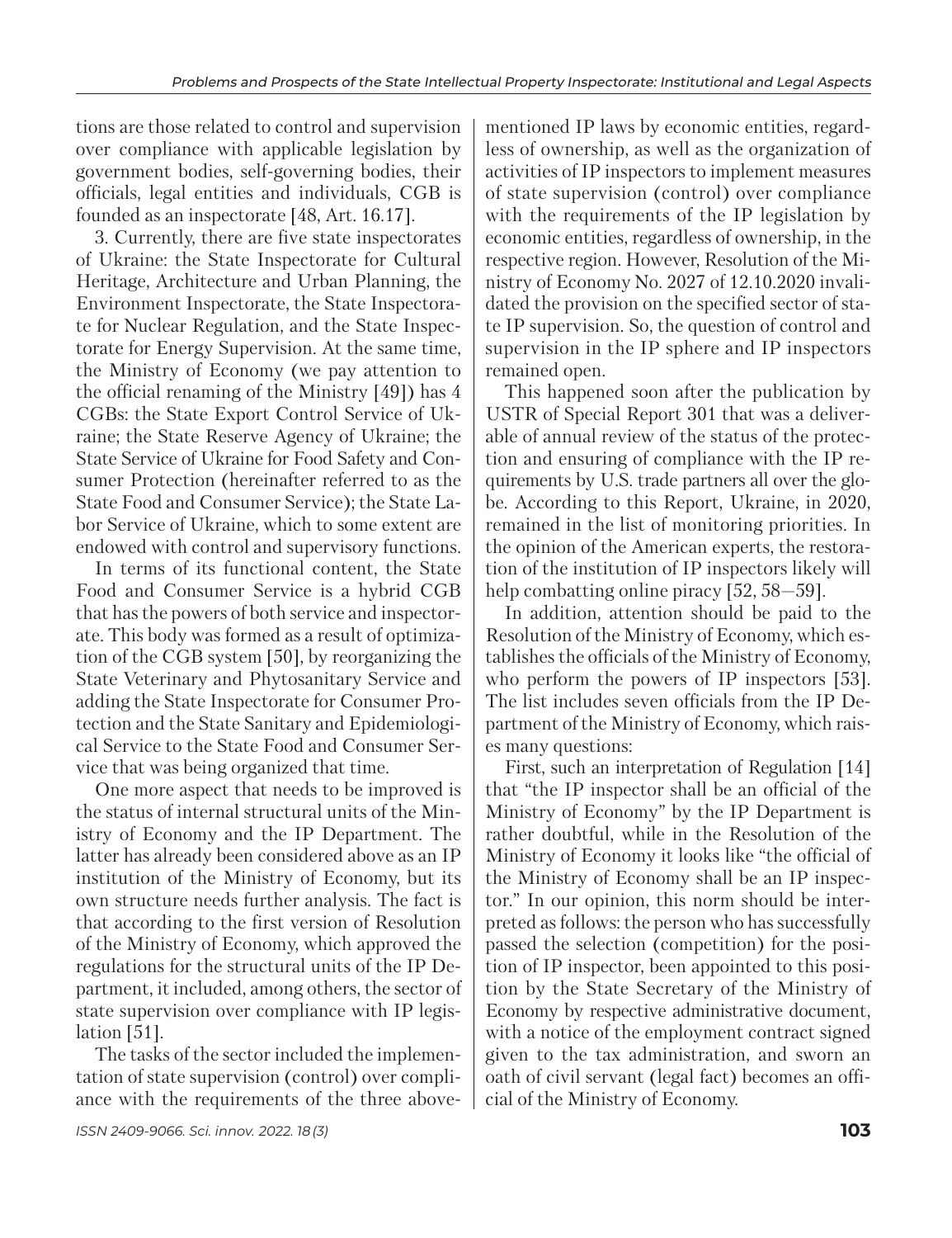Secondly, it is obvious that the Resolution refers to doing by an employee in the same institution, along with his/her main job under the employment contract), an additional job of another profession (position), and therefore, the pay for this extra work, in accordance with Art. 105 of the Labor Code of Ukraine. So, is it expedient (and practicable) to combine the main job of top manager of the IP Department with the powers of IP inspector and does it contradict Art. 120 of the Constitution of Ukraine, given the decision of the Constitutional Court of Ukraine of October 17, 2002 No. 16-rp / 2002 in the case of combining the official duties of top officials of government bodies (case No. 1—4 / 2002)?

Third, how is the requirement of Regulation [14], which states that the IP inspectors shall work in certain regions where they represent the Ministry of Economy, met in this case?

Fourth, the IP Department of the Ministry of Economy experiences some HR problems that, for example, were revealed when the IP Department director who was one of the appointed IP inspectors was dismissed by the Minister on November 15, 2019.

Fifth, we have to agree with the opinion of S.V. Mazurenko who regrets that the knowledge and qualifications of specialists among IP inspectors, tax inspectors, and judges, on whom the application of legislation depends, still has not reached appropriate level [54, 385], and there is a significant lack of IP inspectors [54, 387].

Thus, given the provisions of the draft national IP strategy that declares the restoration of the institution of IP inspectors, for raising the effectiveness of the application of administrative and delictual rules for combating these breaches in the IP sphere, including [55, 124, 130]: increasing the number of IP inspectors and ensuring the financing of their activities at the expense of the national budget; entitling the IP inspectors to record the content of a website (page), other places of data storage on the Internet; and establishing the coordination of actions of IP inspectors and law enforcement agencies. Also, there are the following areas of improving the institutional and legal framework for control and supervision over IP activities with the subsequent formulation in the texts of respective legislative acts and regulations: the internal structure and powers of the main IP body; the external structure of the main IP-body and powers of territorial and interregional territorial IP bodies; maximum number of IP inspectors; the establishment of special requirements for the professional competence of IP inspectors; the definition of the spheres of individual, departmental and interdepartmental (complex and commission) control and supervision over IP activities, depending on the type of measure and the type of IP object.

## **Conclusions**

It has been proposed to improve the institutional and legal framework for control and supervision over IP activities at the present stage of its development through focusing efforts on the new content, quality, and scope of innovation and technology components, by establishing the IP inspectorate as institution of the national IP system in stead of restoring the institution of IP inspectors.

The main results of the research are as follows. 1. The legislative framework that governs the control and supervisory relations in the IP sphere has been analyzed. The analysis has allowed classifying the groups of relations by which the Ministry of Economy takes IP measures; presenting a modern system of legal acts for regulating the control and supervisory relations in the IP sphere; and systematizing the subject of regulation of the institute of control and supervision over comp liance with the requirements of IP law by constituent blocks.

2. Problematic aspects in the legal capacity of IP inspector have been identified.

3. Directions and approaches to improve the institutional and legal framework for control and supervision in the IP sphere have been proposed.

The importance and practical orientation of the results is caused by the need to reform the in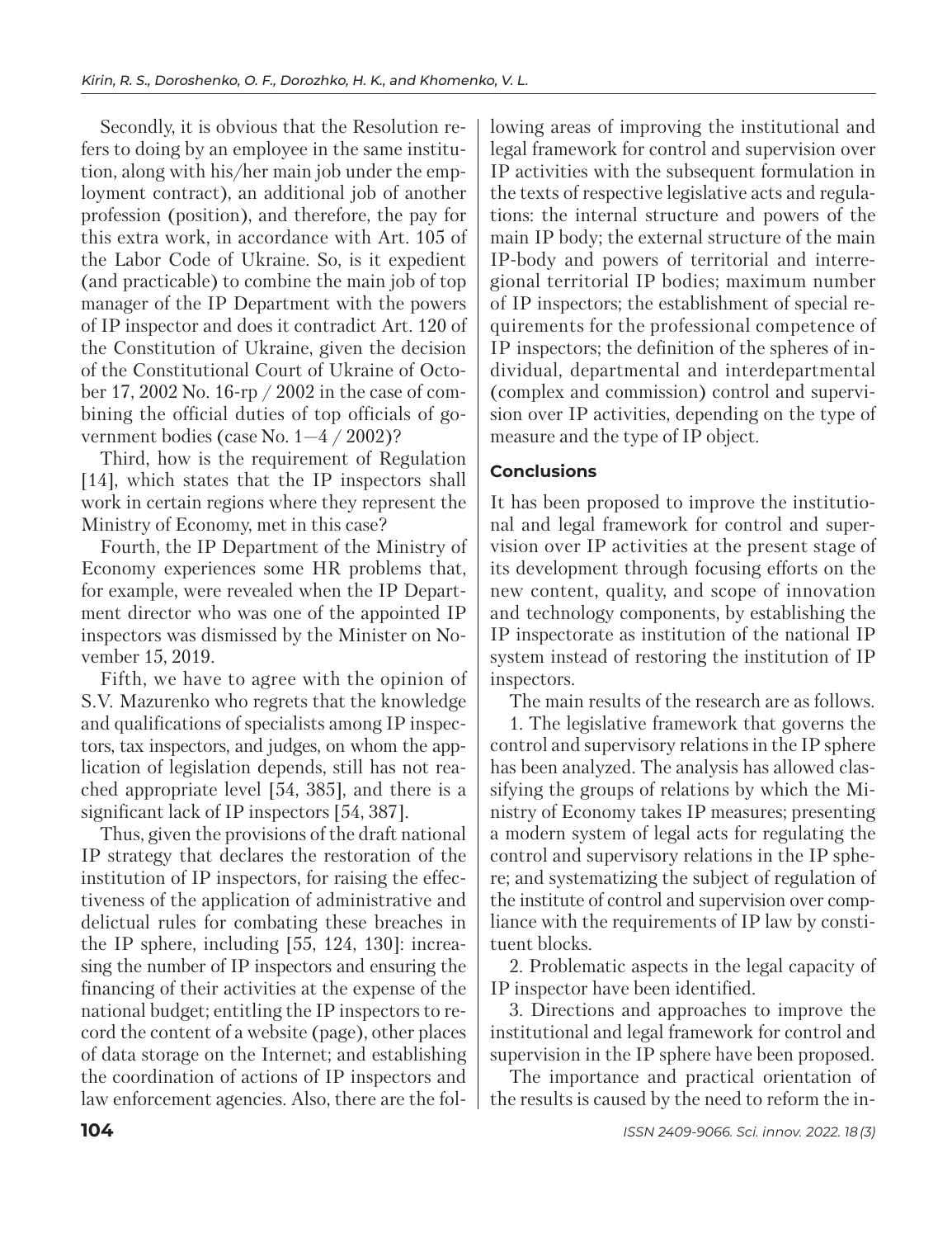spection institution as part of the state system of legal protection of IP.

The prospects for further research in this area are to review the existing institutional and legal

mechanisms of control (supervision) over compliance with legislation in the field of IP protection in foreign countries and relevant experience in forming the legal status of IP inspection bodies.

#### REFERENCES

- 1. On measures for the protection of intellectual property in Ukraine: Decree of the President of Ukraine of 27.04.2001 No. 285/2001. (2001). *Official Gazette of Ukraine,* 18(2), 820. Art. 783 [in Ukrainian].
- 2. On approval of the Strategy for the development of innovation for the period up to 2030: Order of the Cabinet of Ministers of Ukraine of 10.07.2019 No. 526-r. *Official Gazette of Ukraine.* 2019. No. 57. P. 139. Art. 1983 [in Ukrainian].
- 3. Association Agreement between Ukraine, on the one hand, and the European Union, the European Atomic Energy Community and their Member States, on the other hand: International document of 27.06.2014. *Official Gazette of Ukraine*. 2014. No. 75. Volume 1. P. 83. Art. 2125 [in Ukrainian].
- 4. On the implementation of the Association Agreement between Ukraine, on the one hand, and the European Union, the European Atomic Energy Community and their Member States, on the other hand: Resolution of the Cabinet of Ministers of Ukraine of 25.10.2017 No. 1106. URL: https://zakon.rada.gov.ua/laws/show/1106-2017-%D0%BF#Text (Last accessed: 11.03.2021) [in Ukrainian].
- 5. On the establishment of the Council on Intellectual Property: Resolution of the Cabinet of Ministers of Ukraine of 07.02.2018 No. 90. *Official Gazette of Ukraine*. 2018. No. 19. P. 28. Art. 635 [in Ukrainian].
- 6. Pyshna, A. H. (2013). Administrative and legal protection of the right to intellectual property in Ukraine. (PhD) (Law). Kyiv [in Ukrainian].
- 7. Kulchytska, O. V. (2014). Organizational and legal principles of state control in the field of protection of intellectual property rights. (PhD) (Law). Kyiv [in Ukrainian].
- 8. Zinych, L. V. (2018). Problematic issues of functioning of the institute of State inspectors on intellectual property issues. *Current problems of improving the current legislation of Ukraine,* 7, 60—67.
- 9. Khridochkin, A. V. (2019). Public administration in the field of intellectual property in Ukraine (Doctoral dissertation). Zaporozhye [in Ukrainian].
- 10. Svitlychnyi, O. P. (2016). *Intellectual property law*: Textbook. Kyiv [in Ukrainian].
- 11. Shamraiev, V. V. (2011, June). Problematic issues of the administrative and legal status of the state inspector for intellectual property in Ukraine. *Current issues of preventing and combating corruption and protection of property rights: a collection of works of the International scientific-practical conference (1 June, 2011)*. Kherson-Ternopil, 23—25 [in Ukrainian].
- 12. Lonh, Doris, Rei, Patritsiia, Zharov, V. O., Sheveleva, T. M., Vasylenko, I. E., Drobiazko, V. S. (2007). *Protection of intellectual property rights: norms of international and national law and their law enforcement: A practical guide*. Kyiv [in Ukrainian].
- 13. Kirin, R. S., Korotaiev, V. M., Khomenko, V. L. (2019, December). State IP-inspector as a subject of administrative process. *Violation of intellectual property rights as a basis for administrative, criminal and civil liability: a collection of materials All-Ukrainian scientific-practical conference (10 December 2019)*. Kyiv. 53—59 [in Ukrainian].
- 14. On approval of the Regulation on the State Inspector for Intellectual Property of the Ministry of Economic Development, Trade and Agriculture: Resolution of the Cabinet of Ministers of Ukraine of 17.05.2002 No. 674 (as amended by the Resolution of the Cabinet of Ministers of Ukraine of 24.03.2004 No. 369). URL: https://zakon.rada.gov.ua/laws/ show/674-2002-%D0%BF#Text (Last accessed: 07.07.2021) [in Ukrainian].
- 15. On the peculiarities of state regulation of economic entities related to the production, export, import of disks for laser reading systems: Law of Ukraine of 17.01.2002 No. 2953-III. URL: https://zakon.rada.gov.ua/laws/show/2953-14#Text (Last accessed: 26.03.2021) [in Ukrainian].
- 16. On Copyright and Related Rights: Law of Ukraine of 23.12.1993 No. 3792-XII (as amended by Law No. 2627-III of 11.07.2001). URL: https://zakon.rada.gov.ua/laws/show/3792-12#Text (Last accessed: 26.03.2021) [in Ukrainian].
- 17. On approval of the Concept of development of the national system of legal protection of intellectual property: Order of the Cabinet of Ministers of Ukraine of 13.06.2002 No. 321-r. Official Gazette of Ukraine of 27.06.2002 No. 24. Volume 1. P. 77. Art. 1177 [in Ukrainian].
- 18. Agreement on Trade-Related Aspects of Intellectual Property Rights: International Document of 15.04.1994. *Official Gazette of Ukraine* of 12.11.2010 No. 84. P. 503. Art. 2989 [in Ukrainian].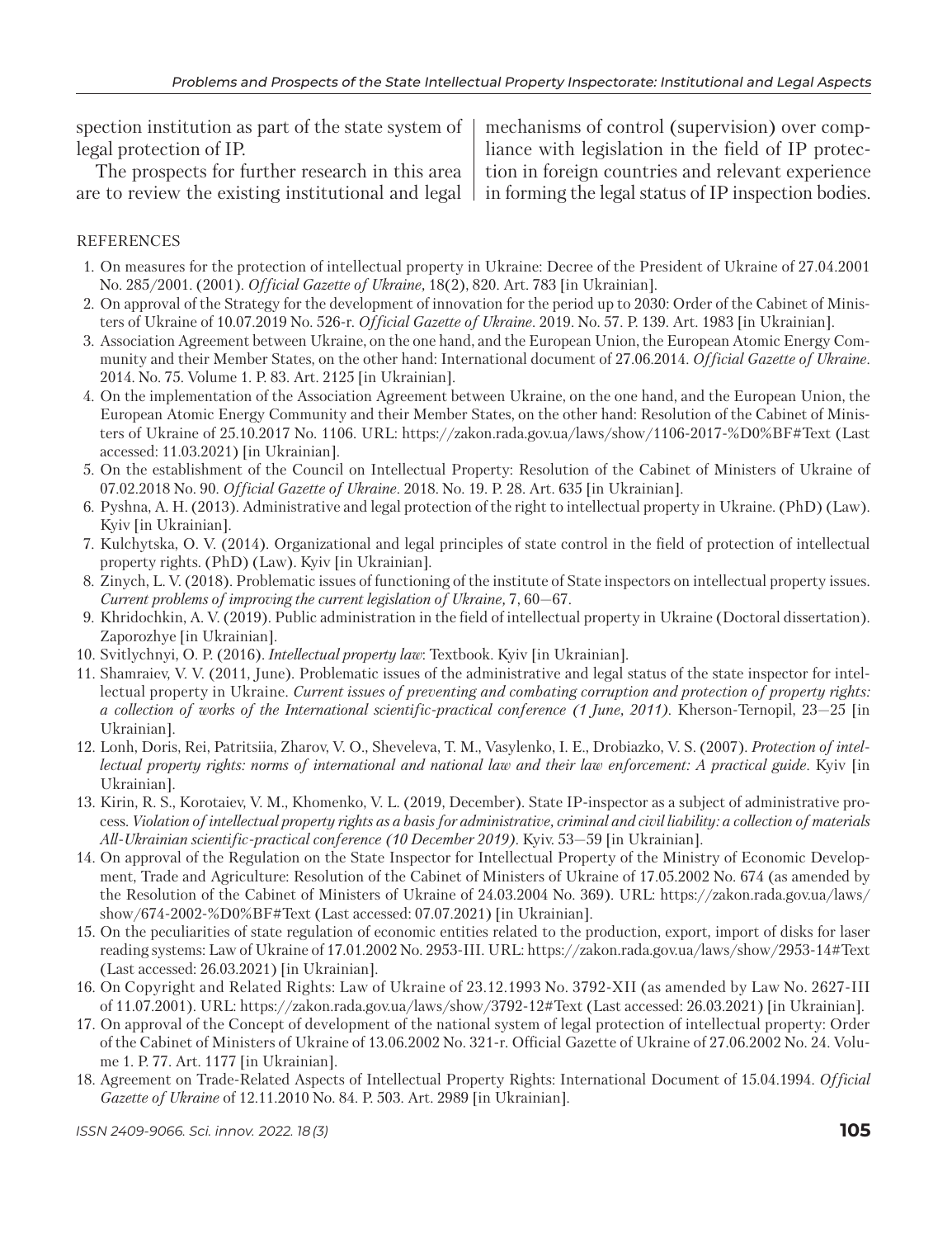- 19. On the problems of protection of intellectual property rights and ways to solve them: Decision of the Board of the Ministry of Education and Science of Ukraine of 04.12.2003 No. 12/2-16. URL: https://zakon.rada.gov.ua/rada/show/v2- 16290-03#Text (Last accessed: 27.03.2021) [in Ukrainian].
- 20. Issues of the Ministry of Economic Development, Trade and Agriculture: Resolution of the Cabinet of Ministers of Ukraine of 20.08.2014 No. 459 (as amended by the resolution of the Cabinet of Ministers of Ukraine of 17.02.2021 No. 124). URL: https://zakon.rada.gov.ua/laws/show/459-2014-%D0%BF#Text (Last accessed: 27.03.2021) [in Ukrainian].
- 21. Some issues of optimizing the activities of the central executive bodies of the state system of legal protection of intellectual property: Resolution of the Cabinet of Ministers of Ukraine of 23.08.2016 No. 585. *Official Gazette of Ukraine* of 16.09.2016 No. 71. P. 15. Art. 2374 [in Ukrainian].
- 22. Issues of the Ministry of Economic Development and Trade: Resolution of the Cabinet of Ministers of Ukraine of 11.05.2017 No. 320. *Official Gazette of Ukraine* of 26.05.2017 No. 41. P. 35. Art. 1287 [in Ukrainian].
- 23. On approval of the Concept of reforming the state system of legal protection of intellectual property in Ukraine: Order of the Cabinet of Ministers of Ukraine of 01.06.2016 No. 402-r. *Official Gazette of Ukraine* of 14.06.2016 No. 44. P. 48. Art. 1625 [in Ukrainian].
- 24. On Amendments to Certain Laws of Ukraine Concerning the Establishment of a National Intellectual Property Authority: Law of Ukraine of 16.06.2020 No. 703-IX. *Official Gazette of Ukraine* of 24.07.2020 No. 57. P. 23. Art. 1777 [in Ukrainian].
- 25. About the National Intellectual Property Authority: Order of the Cabinet of Ministers of Ukraine of 13.10.2020 No. 1267-r. Government courier of 27.10.2020 No. 208 [in Ukrainian].
- 26. On approval of criteria for assessing the degree of risk from economic activity in the field of intellectual property and determining the frequency of planned measures of state supervision (control) by the Ministry of Economic Development and Trade: Resolution of the Cabinet of Ministers of Ukraine of 31.10.2018 No. 912. *Official Gazette of Ukraine* of 20.11.2018, No. 89. S. 24. Art. 2955 [in Ukrainian].
- 27. On approval of the procedures for participation of the State Regulatory Service and the Ministry of Economic Development, Trade and Agriculture in state supervision (control) measures: Resolution of the Cabinet of Ministers of Ukraine of 24.05.2017 No. 388. URL: https://zakon.rada.gov.ua/laws/show/388-2017-%D0%BF#Text (Last accessed: 27.03.2021) [in Ukrainian].
- 28. About the statement of the unified form of the act made following results of carrying out of planned (unscheduled) action of the state supervision (control) on observance by the business entity of requirements of the legislation in the field of intellectual property, and the form of the instruction on elimination of the infringements revealed during carrying out supervision (control) over the compliance of the business entity with the requirements of the legislation in the field of intellectual property: Order of the Ministry of Economic Development and Trade of Ukraine of 29.01.2019 No. 96. *Official Gazette of Ukraine* of 07.03.2019 No. 19. P. 78. Art. 668 [in Ukrainian].
- 29. On approval of the Instruction on registration by state inspectors on intellectual property of the Ministry of Economic Development and Trade of Ukraine of materials on administrative offenses: Order of the Ministry of Economic Development and Trade of Ukraine of 13.02.2019 No. 217. *Official Gazette of Ukraine* of 09.04.2019 No. 27. S. 117. Art. 959 [in Ukrainian].
- 30. Zolota, L. V. (2019). Administrative and legal protection of intellectual property rights in the field of scientific activity in Ukraine. (PhD) (Law). Sumy [in Ukrainian].
- 31. Yurkova, Ye. V. (2011). Administrative and legal protection of intellectual property rights in Ukraine. (PhD) (Law). Zaporozhye [in Ukrainian].
- 32. Korotun, O. M. (2020). Administrative and legal support for the protection of intellectual property in Ukraine (Doctoral dissertation). Kyiv [in Ukrainian].
- 33. Khridochkin, A. V. (2015). Features of the administrative and legal status of the state inspector for intellectual property. *Scientific Bulletin of Uzhhorod National University. Law Serie,* 34(2), 148—150 [in Ukrainian].
- 34. Regarding the procedure for application of normative legal acts in case of inconsistency between bylaws: Letter of the Ministry of Justice of Ukraine of 30.01.2009 No. Н-35267-18. URL: https://zakon.rada.gov.ua/laws/show/v3526323- 09#Text (Last accessed: 12.06.2021) [in Ukrainian].
- 35. Resolution of the Supreme Court in the composition of the panel of judges of the Administrative Court of Cassation of 26.12.2019 No. 724/716/16-a. URL: https://reyestr.court.gov.ua/Review/86636182 (Last accessed: 12.06.2021) [in Ukrainian].
- 36. Kulchytskyi, V. V. (2018). The system of state control bodies in the field of protection of intellectual property rights. *Journal of Eastern European Law*, 47, 89—95 [in Ukrainian].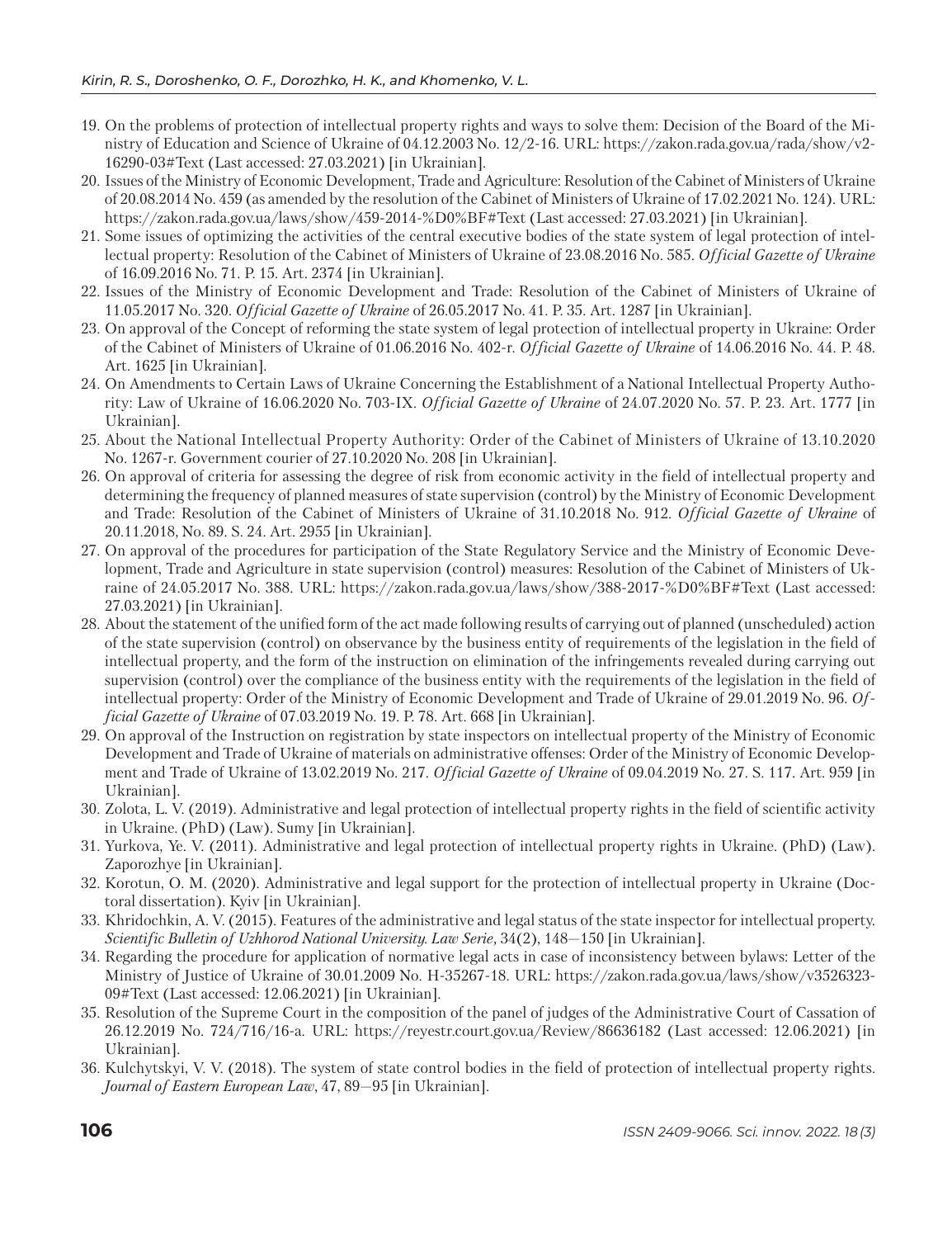- 37. On state market supervision and control of non-food products: Law of Ukraine of 02.12.2010 No. 2735-VI. URL: https:// zakon.rada.gov.ua/laws/show/2735-17#Text (Last accessed: 12.06.2021) [in Ukrainian].
- 38. Svitlychnyi, O. P., Sliusarenko, S. V., Kulchytska, O. V. (2015). *State control in the field of intellectual property protection: monograph* (Ed. O.P. Svitlychnyi). Kyiv [in Ukrainian].
- 39. Kapitanenko, N. P. (2020). State control in the field of intellectual property rights: administrative and legal principles. *Law and society,* 6-2(1), 165—173. https://doi.org/10.32842/2078-3736/2020.6.2.1.25 [in Ukrainian].
- 40. On the basic principles of state supervision (control) in the sphere of economic activity: Law of Ukraine of 05.04.2007 No. 877-V. URL: https://zakon.rada.gov.ua/laws/show/877-16#Text (Last accessed: 12.06.2021) [in Ukrainian].
- 41. On distribution of copies of audiovisual works, phonograms, videograms, computer programs, databases: Law of Ukraine of 23.03.2000 No. 1587-III (as amended by Law No. 1098-IV of 10.07.2003). URL: https://zakon.rada.gov.ua/laws/ show/1587-14#Text (Last accessed: 15.06.2021) [in Ukrainian].
- 42. Kirin, R. S., Khomenko, V. L. (2019). Formation of legal protection of computer software by the rules of copyright and patent law. *Science and Innovation*, 15(6), 49—58. https://doi.org/10.15407/scine15.06.049.
- 43. Barladian, O. (2016). Some theoretical and legal principles of ensuring administrative and legal protection of intellectual property rights by law enforcement agencies of Ukraine. *Entrepreneurship, economy and law,* 3, 98—102 [in Ukrainian].
- 44. On Amendments to Certain Acts of the Cabinet of Ministers of Ukraine: Resolution of the Cabinet of Ministers of Ukraine of 18.12.2013 No. 933. Government Courier of 09.01.2014. No. 3 [in Ukrainian].
- 45. On central executive bodies: Law of Ukraine of 17.03.2011 No. 3166-VI. URL: https://zakon.rada.gov.ua/laws/ show/3166-17#Text (Last accessed: 15.06.2021) [in Ukrainian].
- 46. On selection for vacant civil service positions in the staff of the Ministry of Economic Development, Trade and Agriculture of Ukraine for the period of quarantine: Order of the Ministry of Economic Development, Trade and Agriculture of Ukraine of 26.10.2020 No. 1474-k. URL: https://career.gov.ua/site/view-file?id=102458 (Last accessed: 24.07.2021) [in Ukrainian].
- 47. On approval of the Regulations on the Department of Intellectual Property Development: Order of the Ministry of Economy, Trade and Agriculture of Ukraine of 28.12.2019 No. 842. URL: https://zakon.rada.gov.ua/rada/show/v0842915- 19#Text (Last accessed: 15.06.2021) [in Ukrainian].
- 48. On Civil Service: Law of Ukraine of 10.12.2015 No. 889-VIII. URL: https://zakon.rada.gov.ua/laws/show/889-19#Text (Last accessed: 15.06.2021) [in Ukrainian].
- 49. On renaming the Ministry of Economic Development, Trade and Agriculture of Ukraine: Resolution of the Cabinet of Ministers of Ukraine of 21.05.2021 No. 504. *Official Gazette of Ukraine* of 04.06.2021 No. 42. P. 854. Art. 2556 [in Ukrainian].
- 50. On the optimization of the system of central executive bodies: Resolution of the Cabinet of Ministers of Ukraine of 10.09.2014 No. 442 (as amended by the Resolution of the Cabinet of Ministers of Ukraine of 20.10.2019 No. 879). URL: https://zakon.rada.gov.ua/laws/show/442-2014-%D0%BF#Text (Last accessed: 15.06.2021) [in Ukrainian].
- 51. About the statement of provisions about structural divisions of department of development of sphere of intellectual property: the Order of the Ministry of development of economy, trade and agriculture of Ukraine of 02.03.2020 No. 381. URL: https://zakon.rada.gov.ua/rada/show/v0381915-20#Text (Last accessed: 15.06.2021) [in Ukrainian].
- 52. 2020 Special 301 Report https://ustr.gov/sites/default/files/2020\_Special\_301\_Report.pdf (Last accessed: 15.06.2021).
- 53. On the exercise of powers of state inspectors on intellectual property: Order of the Ministry of Economic Development and Trade of Ukraine of 27.03.2019 No. 518. URL: http://www.me.gov.ua/Documents/Detail?lang=uk-UA&id=1e3f03a7 b768-451d-aca2-780eccc1b0dd&title=Nakaz (Last accessed: 15.06.2021) [in Ukrainian].
- 54. Mazurenko, S. V. (2007). Problems of administrative and legal protection and protection of intellectual property rights: national and international experience. *Actual problems of the state and law,* 35, 383—388. https://doi.org/10.32837/apdp. v0i35.2648 [in Ukrainian].
- 55. National strategy for the development of intellectual property in Ukraine for the period 2020—2025: project. URL: http:// strategyip.info/ (Last accessed: 15.06.2021) [in Ukrainian].

**Received 26.07.2021 Revised 19.11.2021 Accepted 16.12.2021**